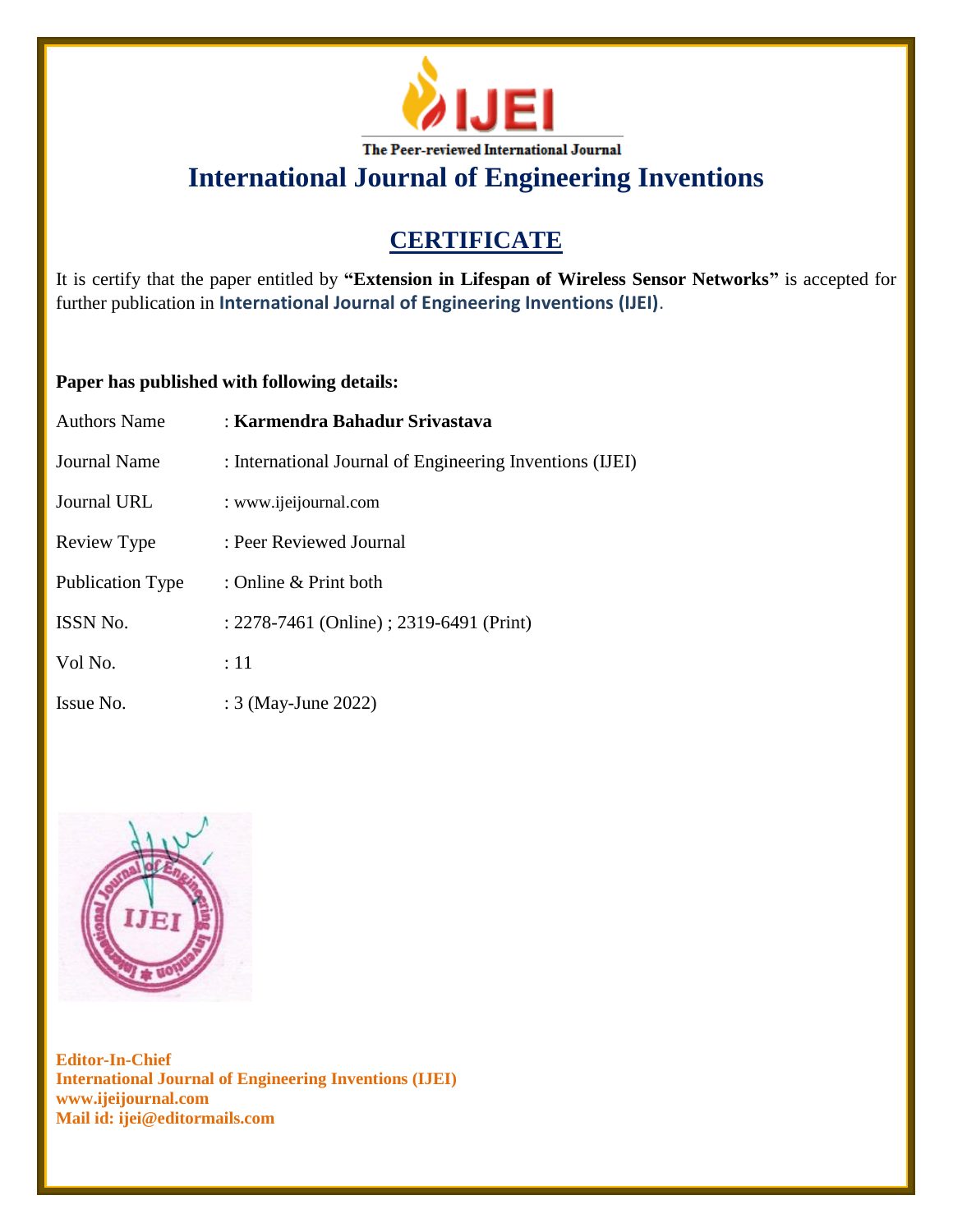

**International Journal of Engineering Inventions**

# **CERTIFICATE**

It is certify that the paper entitled by **"Extension in Lifespan of Wireless Sensor Networks"** is accepted for further publication in **International Journal of Engineering Inventions (IJEI)**.

## **Paper has published with following details:**

| <b>Authors Name</b>     | : Yash Gupta                                             |
|-------------------------|----------------------------------------------------------|
| <b>Journal Name</b>     | : International Journal of Engineering Inventions (IJEI) |
| <b>Journal URL</b>      | : www.ijeijournal.com                                    |
| Review Type             | : Peer Reviewed Journal                                  |
| <b>Publication Type</b> | : Online & Print both                                    |
| ISSN No.                | : 2278-7461 (Online) ; 2319-6491 (Print)                 |
| Vol No.                 | $\div 11$                                                |
| Issue No.               | : 3 (May-June 2022)                                      |



**Editor-In-Chief International Journal of Engineering Inventions (IJEI) www.ijeijournal.com Mail id: ijei@editormails.com**